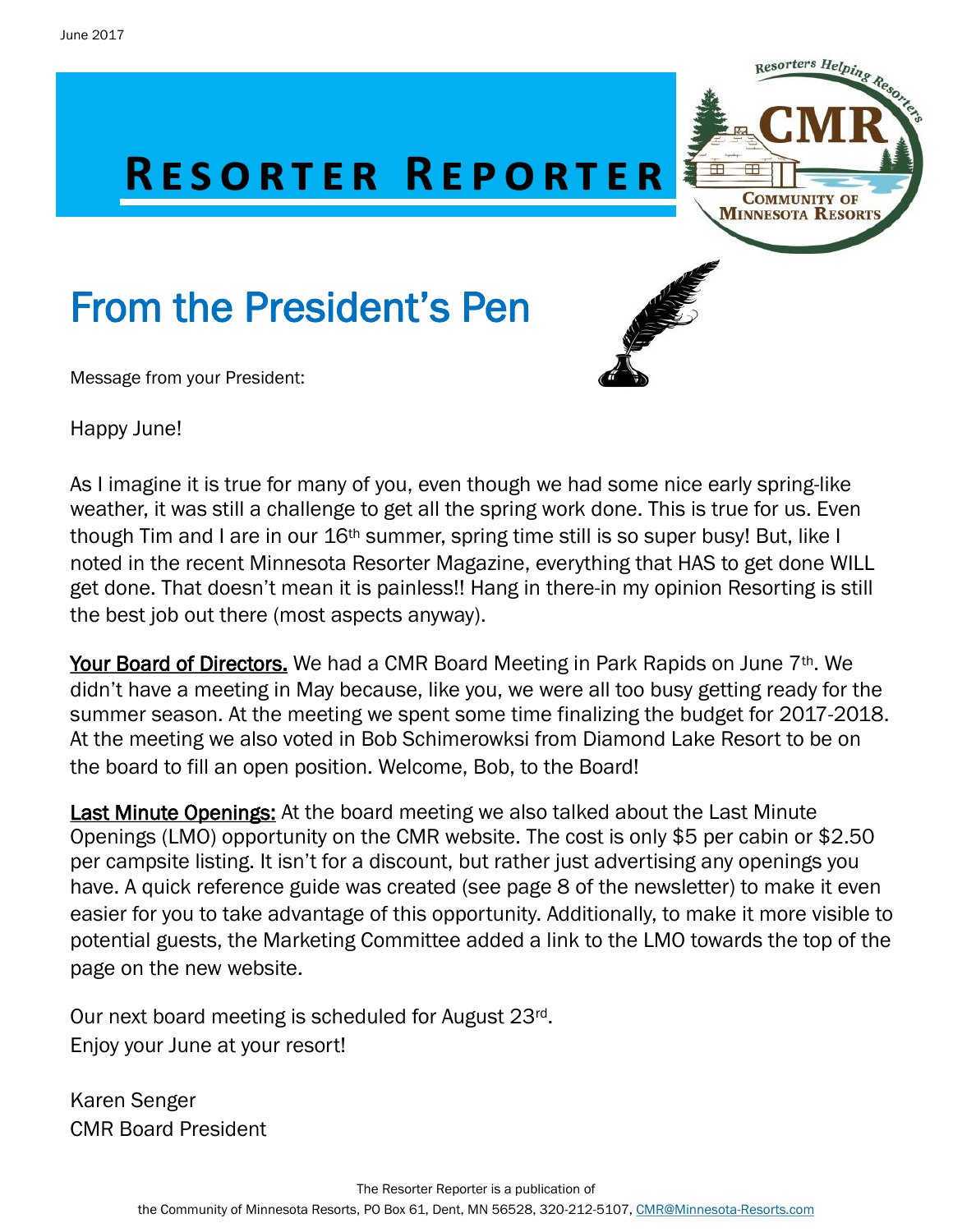The Community of Minnesota Resorts exists to help family owned and operated resorts in Minnesota to continue as a viable segment of the Minnesota tourism industry.

The Community of Minnesota Resorts' motto is: "Resorters Helping Resorters." "We believe that none of us alone is as smart as all of us together."

## Table Of Contents

| President's Pen                  | P1 |
|----------------------------------|----|
| Calendar of Events               | P2 |
| <b>CMR Scholarship Winners</b>   | PЗ |
| Resorter of The Year Nominations | P4 |
| Find the Spot Game               | P4 |
| CMR Website Must Do's            | P5 |
| Associate Members Edit Your      |    |
| <b>CMR Website Content</b>       | Р6 |
| <b>EMT Events Update</b>         | P6 |
| <b>Board Member Listing</b>      | P6 |
| Members Only Section on Website  | P6 |
| Legislative Update               | P7 |
| Last Minute Opening Guide        | PЯ |

# New Format-Additional Content-Pertinent and Timely Information

The Community of Minnesota Resorts' newsletter, the Resorter Reporter, has changed. Here are some helpful hints for navigating the links in this newsletter.

When you click on a link to external content, you will be connected to that content. To return to the newsletter from that content, just close the new window that opened by clicking the back arrow in the upper left hand corner. You will then return to the Resorter Reporter.

# Community Of Minnesota Resorts Calendar of Events

| August 23        | Next CMR Board Meeting-open to all members  |                 |                                            |  |
|------------------|---------------------------------------------|-----------------|--------------------------------------------|--|
|                  | 8:30 Committee Meetings                     |                 |                                            |  |
|                  | 10:00 Board Meeting                         |                 |                                            |  |
|                  | <b>Park Rapids-location TBD</b>             |                 |                                            |  |
| September 1      | <b>Resorter of The Year Nominations Due</b> |                 | Calendar<br>TUESDAY WEDNESDAY THURSDAY TWY |  |
| September-TBD    | <b>Fall Resort Tour</b>                     | MONDAY<br>UNDAY |                                            |  |
| October 29-31    | <b>CMR Fall Conference</b>                  |                 |                                            |  |
|                  | <b>Arrowhead Lodge</b>                      |                 |                                            |  |
|                  | Alexandria, MN                              |                 |                                            |  |
|                  | Make sure to mark your calendar for these   |                 |                                            |  |
| upcoming events! |                                             |                 |                                            |  |
|                  |                                             |                 |                                            |  |

The Resorter Reporter is a publication of

the Community of Minnesota Resorts, PO Box 61, Dent, MN 56528, 320-212-5107, [CMR@Minnesota-Resorts.com](mailto:CMR@Minnesota-Resorts.com?subject=Community%20of%20Minnesota%20Resorts)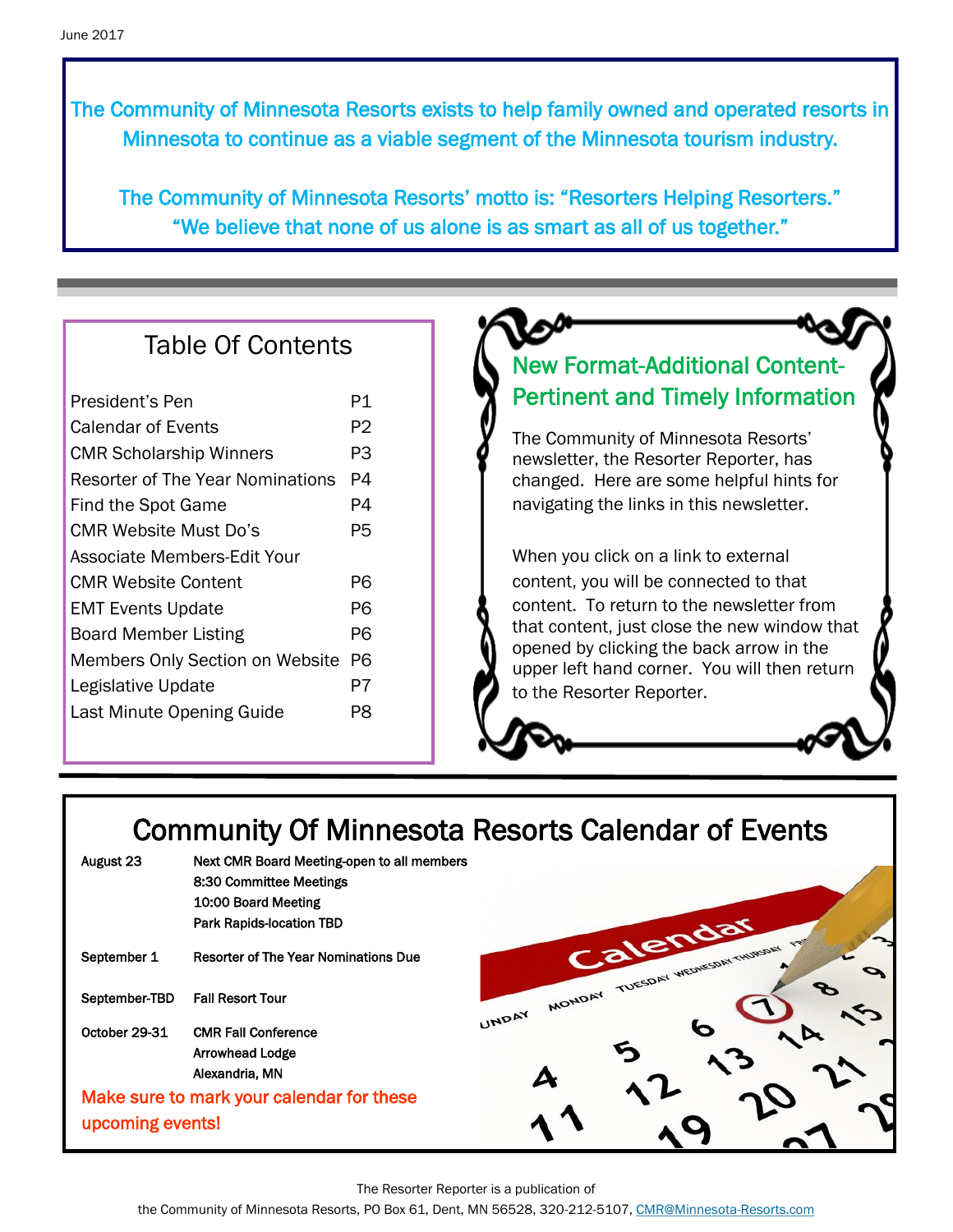

The CMR would like to thank the Scholarship Committee consisting of Bob & Lynn Scharenbroich, Anna Craig, Mark Novotny, and Carolyn Aarsvold who met to review and select the winners of this years' scholarship winners. There were 9 applicants this year, and the committee commented on the quality and worthiness of all the applications which made their decisions very difficult.

All applications were received by Jim Wherley, CMR Office Manager, who reviewed each application submission for the following: Postmarked by the March 15th deadline, applicant was from a resort that had been a member of the CMR for at least 3 consecutive years and is a member in good standing, and submission of all required documents per the application guidelines. Once these items were verified, Jim made the submissions anonymous by blacking out the names of the applicants on all forms and any reference to the resort they were from. Each submission was then given a submittal number to separate it from all other submittals. The anonymous submittals were then provided to the committee members who voted on the applications resulting in the 4 winners. The winners were then chosen to be awarded either the Carol Kirchner, Pine Insurance or CMR scholarships. At this time, we are pleased to announce the winners of this year's scholarships as follows:

Jack Bateman, Two Inlets Resort-Carol Kirchner Memorial Scholarship Colton Casselman, Lakewood Lodge-Pine Insurance Agency Scholarship Courtney Senger, Cedar Point Resort-CMR Scholarship Calvin Bateman, Two Inlets Resort-CMR Scholarship

Winners' essays and photos will appear in a future Resorter Magazine publication. The CMR is proud of its ability to offer these four scholarships to our members, and thanks the Carol Kirchner family and Pine Insurance for their generous contributions toward the CMR Scholarship program.

The Resorter Reporter is a publication of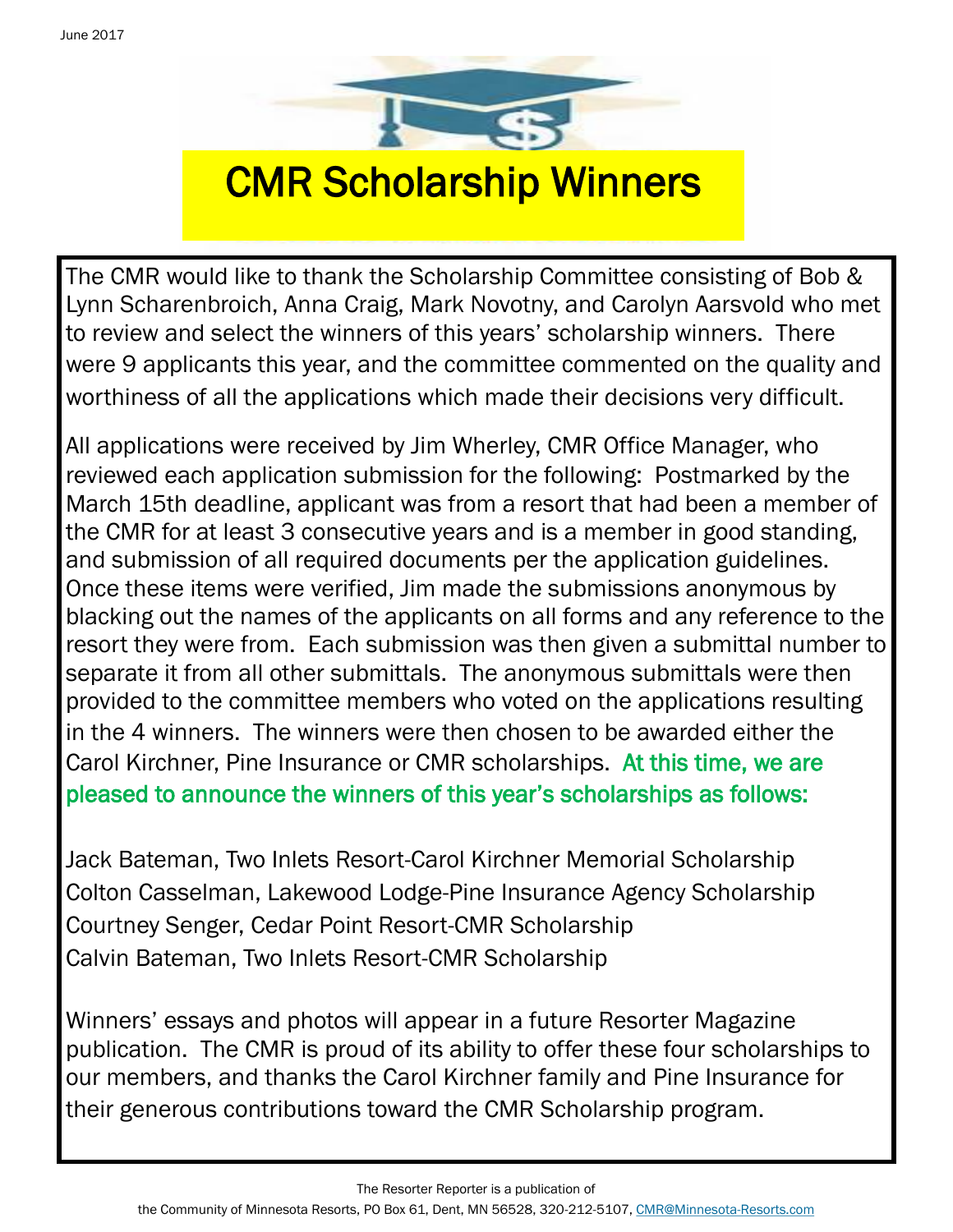### **Resorter of the Year Nomination Submittal Deadline-September 1, 2017**

The Community of Minnesota Resorts (CMR) selects, through nominations by its members, one resort and resort owner that has shown a dedication for the improvement of the Minnesota Resort Industry by adopting and carrying out business policies and practices that reflect a personal pride in the industry as a whole. They also live up to the organization's motto of "Resorters Helping Resorters" by involvement in community activities and by displaying a willingness to help other resort owners to successfully operate Minnesota resorts. Click on the nomination form below to nominate the resorter who you feel should be "Resorter of the Year."

[Resorter Of The Year Nomination Packet](http://minnesota-resorts.com/wp-lib/wp-content/uploads/2016/11/2016.04.07_ROY-nominating-packet-Community.pdf) 

# **Find The Spot Game**

**Do you have new or returning guests who still don't know where various buildings (fish cleaning house, shower house, bait barn, etc.), or other items (ice machine, launch, life jackets, etc.) are at your resort? Anna from Black Pine Beach Resort has come up with the "Find The Spot Game" where guests are provided a photo and are challenged to find the spot where that item is at on resort property. Guesses are entered in a drawing for a prize, and it allows more guests to explore the property and educate them in a fun way where various items can be found. Below are some examples:**



### **FIND THE SPOT!**

\*All spots are on the BPBR property. Let us know your guess to be in a drawing for a prize! Hint: Baby bunny greets the morning! He might not know how many can look out their different cabin windows at the same time and see him



### **FIND THE SPOT!**

\*All spots are on the BPBR property. Let us know your guess to be in a drawing for a prize! Hint<sup>-</sup> Don't be fooled by the classy look, a lot of gutsy stuff happens here.

The Resorter Reporter is a publication of

the Community of Minnesota Resorts, PO Box 61, Dent, MN 56528, 320-212-5107, [CMR@Minnesota-Resorts.com](mailto:CMR@Minnesota-Resorts.com?subject=Community%20of%20Minnesota%20Resorts)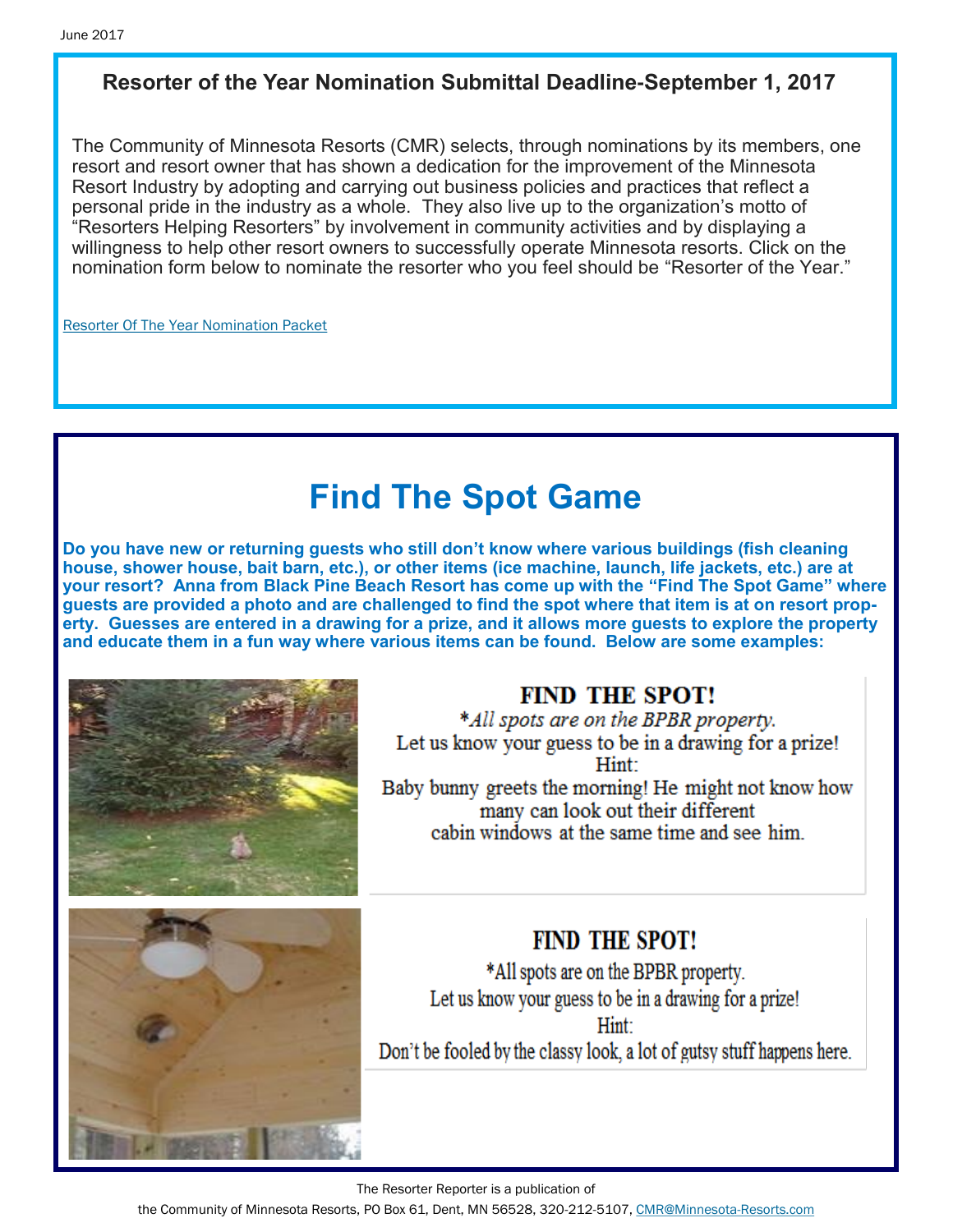# New CMR Website Must-Dos To Verify Website Content!

First, go into the CMR website [http://minnesota-resorts.com/resorts/ t](http://minnesota-resorts.com/resorts/)o the resorts page and find your resort. Under the state map, click "View All"-it will pull up all 151 listings on the CMR site. Then click Sort List A-Z. Then find your resort. If it is listed, great.! If it is not, your resort has somehow not been uploaded to the new site. Email Jim at [CMR@Minnesota-Resorts.com s](mailto:cmr@Minnesota-Resorts.com?subject=Resort%20Not%20On%20Website)o the issue can be resolved.

Second, do a search for your resort by region. Under #1 "Find Your Vacation Today", click on the region your resort is in. Then under #2 Next "I am interested in…" , click on cabin. Then click the box "Find Your Vacation". Did your resort show up in this search? If so, perfect. If not, there is a problem and you need to edit your resort listing to include the region your resort is in.

Third, do a search using the Advanced Search Tool on the right hand side of the same page. Type in your resort name, city and lake then hit Search. Did your resort show up in this search? If so, perfect. If not, your resort listing may not include the city and lake you are on and needs to be edited.

Fourth, did your listing show up with your resort name, but have this picture? (Almost 30 current listings do.) This means you need to edit your content and add your own photos from your resort. This is a stock photo placed in your listing because there weren't any of your resort photos provided.



Finally, does your listing show your resort name and your address under it, but nothing else except closed parenthesis like this (…) and the word More? If so, you need to edit the content in your listing to describe your resort, input amenities, and fill the fields that provide potential guests the insight into your resort that will attract them to rent from you.

Here are the tutorials again to assist you in logging on, editing your listing, etc.

[Log In Guide](http://minnesota-resorts.com/wp-lib/wp-content/uploads/2016/11/Log-In-guide-0417.pdf)  [Dashboard Guide](http://minnesota-resorts.com/wp-lib/wp-content/uploads/2016/11/Dashboard-guide-0417.pdf)  [Edit Your Listing](http://minnesota-resorts.com/wp-lib/wp-content/uploads/2016/11/Edit-information-0417.pdf) 

IMPORTANT: Do not assume that all of the content from your listing on the old CMR website transferred over to the new site correctly! You must go into your listing and review all of its content for complete accuracy and update it. No one knows your resort and what your website content should be better than you, so please verify your content to ensure it is complete and accurate. This is a very important aspect of your membership, and we want to ensure that ALL listings reflect your resort in an accurate manner. Do not allow your listing to be incomplete go in and edit it and give it full content today!

### Other Hints:

Now, on the home page of the CMR website, two resorts are randomly featured each time a guest first enters the site. (They show up under the area in green where it says Plan Your Stay.) If you move your cursor over the largest of the photos the name of the resort and lake it is on appear. This is very nice, but when I saw this I changed my feature photo to show my resort name in it because just looking at the photo as a guest without the resort name it looks like a photo of just another cabin, or another fish. We recommend putting a picture with your resort name in it to personalize it so that people know what resort they are looking at.

Remember, now you can put in 5 photos, so all 5 would show up on this main page when your resort is randomly shown. Guests want to see the personality of your resort, so be sure to put in 5 photos!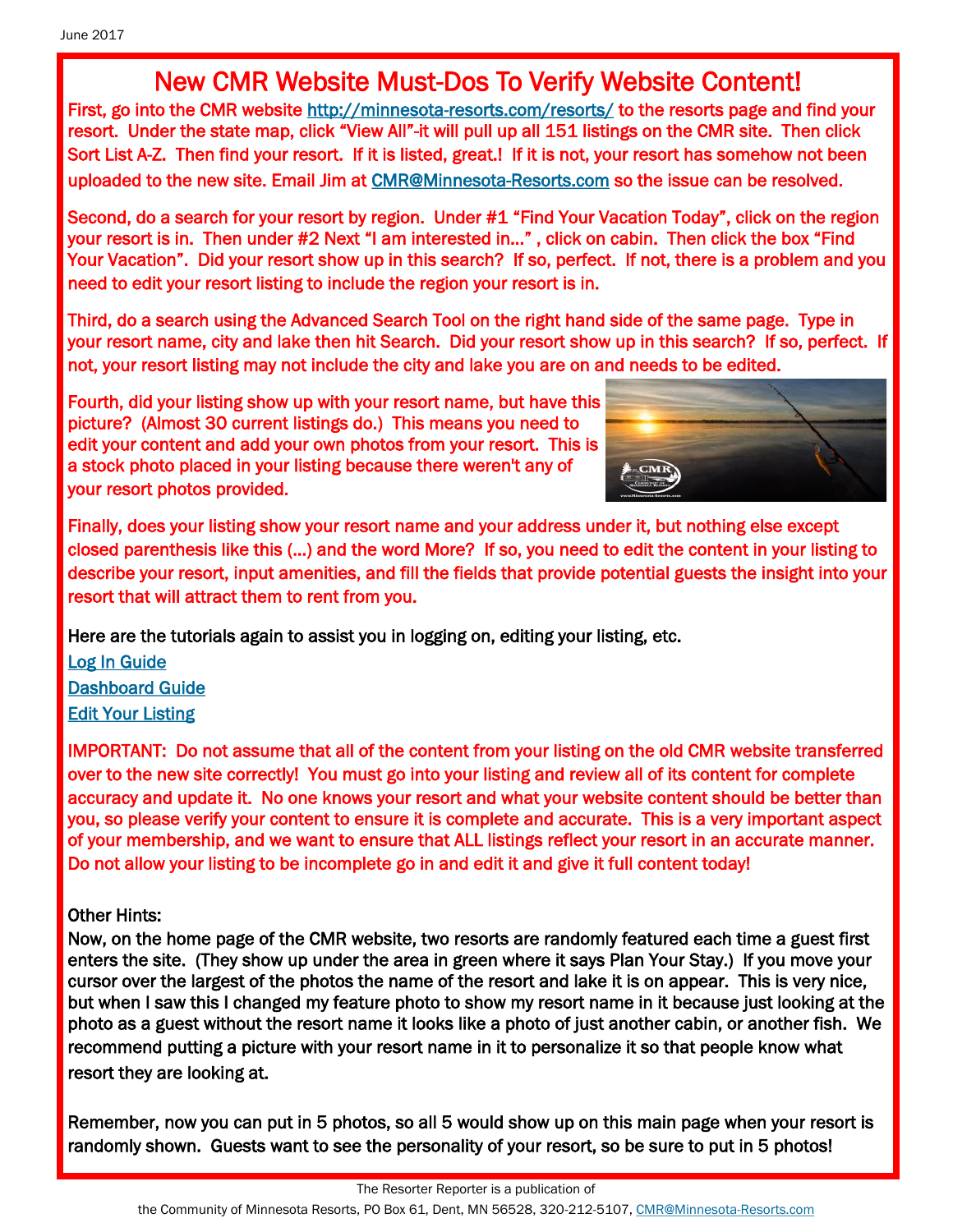# Associate Members-Edit Your CMR Website Listing Now!

As an Associate Member you should also be logging into the CMR website under the Member Login and editing your listing. Put a photo in your listing, detail products you sell or highlight a special offering specific to CMR members. Members want to review your product offerings, so make your listing as complete as possible.

Many listings do not currently have descriptions of products or services offered. Keep in mind, some content may not have transferred over from the old website, so you need to update and edit your content.

Need assistance? Contact Jim at [CMR@Minnesota-Resorts.com](mailto:CMR@Minnesota-Resorts.com?subject=Associate%20Member%20Website%20Assistance)

# What's going on in your neck of the woods?

Check out the Explore Minnesota Events Update by following this link to see what events and happenings are going on in your area and around the state.

[http://www.exploreminnesota.com/](http://www.exploreminnesota.com/newsletter-sign-up/reports/events-report/) [newsletter-sign-up/reports/events-report/](http://www.exploreminnesota.com/newsletter-sign-up/reports/events-report/)

Once at the site, just click on the most recent events update on the site and view your area's upcoming events.

### Do you know who your Community of Minnesota Resorts Board members are?

Your CMR has now completed committee assignments designating who from the Board is working in the areas of Education, Marketing, Legislative and Membership.

Just click on this link to keep up to date on who your Board and Committee members are:

[http://minnesota](http://minnesota-resorts.com/wp-lib/wp-content/uploads/2017/05/2016-2017-CMR-Board-Members-and-Staff.pdf)-resorts.com/wp-lib/wp[content/uploads/2017/05/2016](http://minnesota-resorts.com/wp-lib/wp-content/uploads/2017/05/2016-2017-CMR-Board-Members-and-Staff.pdf)-2017-CMR-Board-[Members](http://minnesota-resorts.com/wp-lib/wp-content/uploads/2017/05/2016-2017-CMR-Board-Members-and-Staff.pdf)-and-Staff.pdf

Want to volunteer to be on a committee or to assist the Board? Contact Board President Karen Senger at [cedarpoint@bigfork.net,](mailto:cedarpoint@bigfork.net?subject=Volunteer%20to%20Assist%20CMR) or call her at 218-832-3808.

Did you know within the Members Only section of the new CMR website you can find many educational items to assist you in running your business?

You can find previous copies of the Minnesota Resorter magazine, Resorter Reporter newsletter, contact legislators, forms and applications and other information that you can refer to long after it has been published.

Just go to the CMR website [www.Minnesota-](http://www.Minnesota-Resorts.com)[Resorts.com,](http://www.Minnesota-Resorts.com) click on Member Login at the bottom of the page, sign in, and then peruse the member only dashboard to see all the information that is available to you.

Have a suggestion of other items you would like to see on the members only dashboard? Just let a Board member know.

Remember, from the Member Only dashboard you can also refer to our Associate Member sites for products specific to you as resort owners. Once logged in and on the dashboard page, just click on vendor directory on the left hand side and peruse the Associate Members of the CMR for products and services.

The Resorter Reporter is a publication of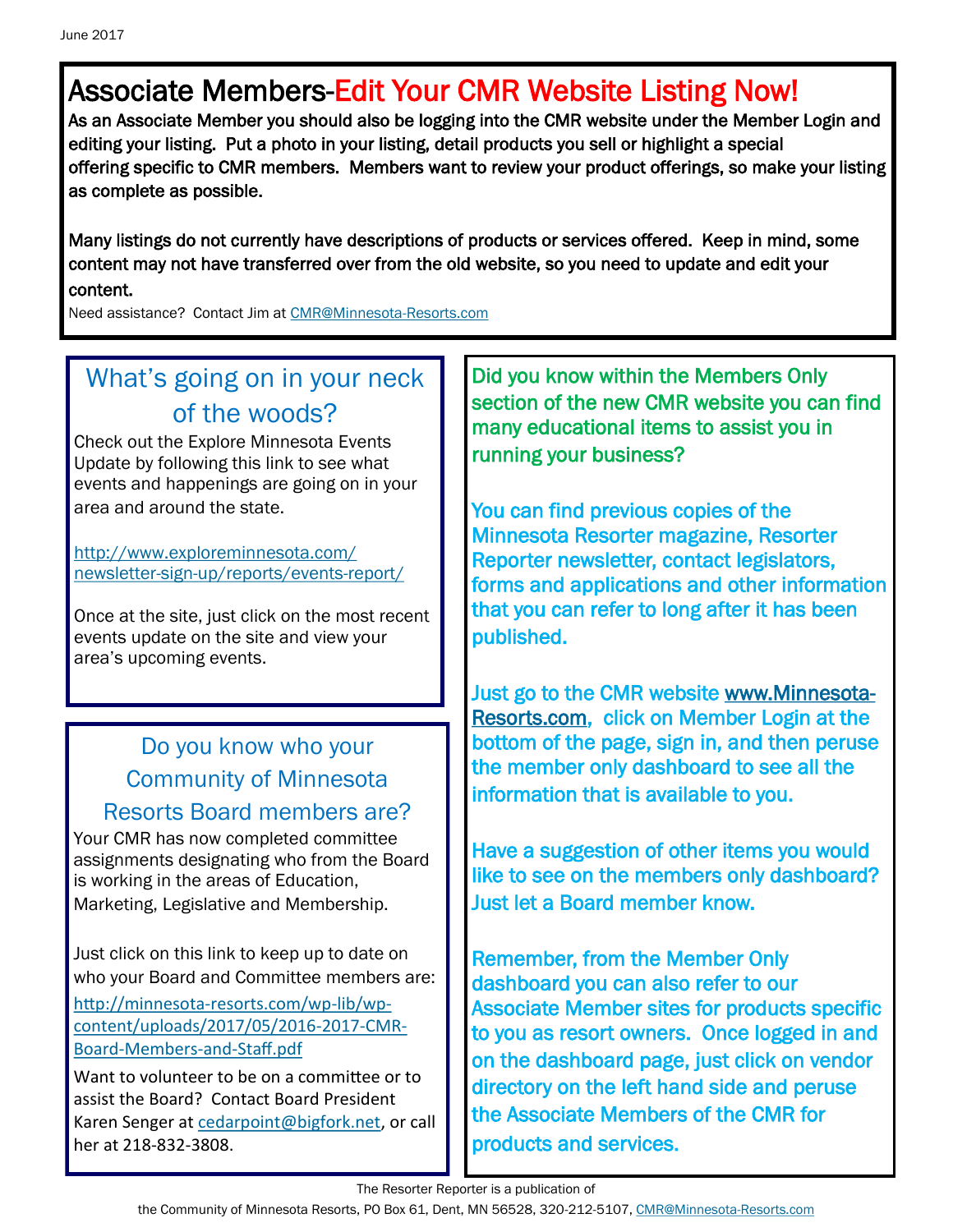### Legislative Update

The CMR monitors the actions of our legislators at the capitol via our lobbyist Joel Carlson. Joel is hired by the CMR to assist us in protecting our member resorts' best interests when it comes to new legislation being proposed, or changes to existing legislation. With the legislative session just concluded, we wanted to update you on the 3 primary legislative items we lobbied for down at the capitol.

#### Minnow Licensing Requirement-WE WON!

Did you know that you need a minnow retailer license to sell minnows? Probably. Did you also know that you needed a duplicate minnow retailers vehicle license and vehicle identification to transport more than 12 dozen minnows from where you purchased them back to your resort? Well according to state law, you did need this duplicate license and identification.

That is until this legislative session. Through the lobbying efforts of the CMR, as a resort you no longer are required to have this duplicate minnow retailers vehicle license and vehicle identification to transport minnows if you are already licensed to sell minnows as a resort, you are transporting minnows purchased from a minnow dealer's place of business directly to the resort, you possess a detailed receipt, including the date and time of purchase, and you present the receipt and minnows for inspection upon request.

This duplication in license requirements was not necessary, and was costing us as resorts additional money to be properly licensed. Now you need only the one minnow retailer license!

### EMT Funding-WE MOSTLY WON!

EMT was awarded the funding they sought for localized tourism events in the amount of \$900,000. They also received \$500,000 for computer and internet upgrades that were needed. EMT also received an operational fund increase-not as large as we wanted, but still an increase.

#### Post Labor Day School Start-WE WON!

There was no new legislation proposed for any schools to start prior to Labor Day in this legislative session. This is a big win as our voice is being heard on how starting school prior to Labor Day negatively impacts tourism and resort stays as a whole.

There were also items we supported on a broad basis that were approved that positively impact resorts.

AIS County funding stayed in place at current levels, and \$900,000 of new funds was allocated to the U of M research center to assist in fighting existing and new forms of Aquatic Invasive Species.

Those resorts classified as 4C commercial, the state wide business assessment tax was frozen at its current rate. Plus, the first \$100,000 of assessed value was excluded from this tax. This assists many small businesses in reducing their property tax burden.

Resorts on state trails can now be included in the Ma and Pa 1C classification. We believe this only impacted 2 resorts statewide, but is a positive for those that it impacted.

We now turn our legislative focus to next year's efforts. One of our focuses will be the revision to extremely outdated child labor laws and restrictions that negatively impact the ability to hire capable workers under the age of 18 at our resorts. If you have others you'd like us to review, let a CMR Board member know.

The Resorter Reporter is a publication of

the Community of Minnesota Resorts, PO Box 61, Dent, MN 56528, 320-212-5107, [CMR@Minnesota-Resorts.com](mailto:CMR@Minnesota-Resorts.com?subject=Community%20of%20Minnesota%20Resorts)